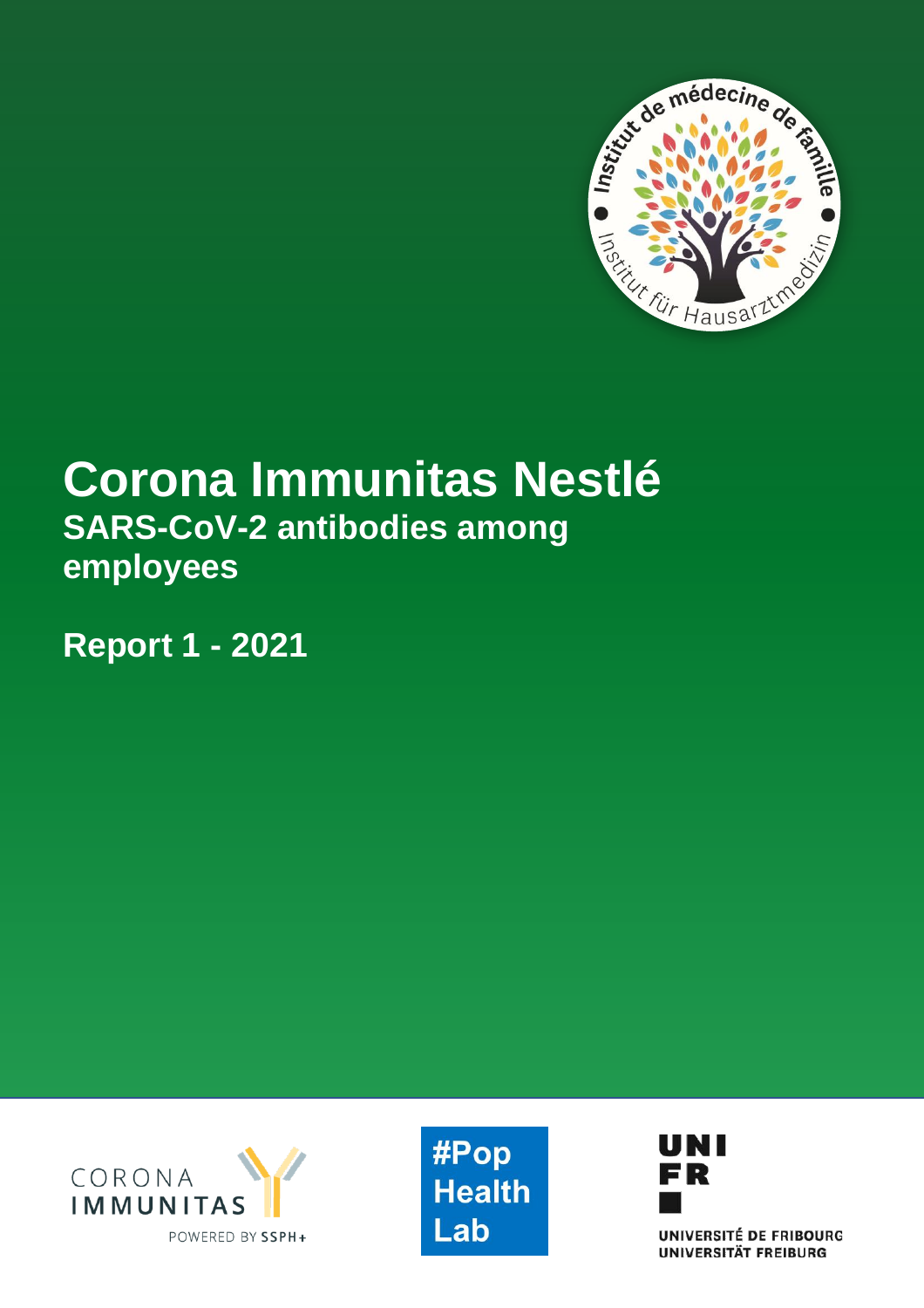### **IMPRESSUM**

© Institute of Family Medicine (IMF), University of Fribourg, June 2021

Partial reproduction authorized, except for commercial purposes, if the reference is mentioned.

**DOI:** 10.5281/zenodo.5037114

### **Data analysis and report writing:**

Alexia Schmid<sup>1</sup> MSc, Julie Dubois<sup>1</sup> MA, Nathalie Piccardi<sup>3</sup> PhD, Daniela Anker<sup>2</sup> PhD, Arnaud Chiolero<sup>2</sup> MD PhD, Stéphane Cullati<sup>2</sup> PhD, Pierre-Yves Rodondi<sup>1</sup> MD.

1 Institute of Family Medicine (IMF), University of Fribourg

<sup>2</sup> Population Health Laboratory (#PopHealthLab), University of Fribourg

<sup>3</sup>Clinical Innovation Lab, Nestlé Research, Vers-chez-les-Blanc

### **Conduct of the Corona Immunitas Nestlé study:**

IMF: Alexia Schmid MSc, scientific collaborator; Julie Dubois MSc, scientific collaborator; Prof Pierre-Yves Rodondi MD, director; Catherine Girard, superior administrative collaborator.

#PopHealthLab: Dr Daniela Anker PhD, postdoctoral researcher; Prof Arnaud Chiolero MD PhD, director; Dr Stéphane Cullati PhD, senior lecturer.

Nestlé Research, Vers-chez-les-Blanc: Nathalie Piccardi PhD, operation manager at the Clinical Innovation Lab; Maddalena Tasselli, clinical trial assistant; Sylviane Oguey-Araymon, clinical research nurse; Rachel Ambiaux, clinical research nurse; Frederik Delodder, clinical research nurse; Karine Groulx, clinical research nurse; Sandrine Wagnière, lab technician; Isabelle Puricelli, nurse.

Nestlé Nespresso, Romont: Janine Brodard, occupational health nurse; Jacques Holtz MD, occupational health physician; Chantal Evraere, occupational health nurse.

#### **Funding:**

The national research program Corona Immunitas [\(www.corona-immunitas.ch\)](http://www.corona-immunitas.ch/) is led with the support of the Swiss School of Public Health (SSPH+; [https://ssphplus.ch\)](https://ssphplus.ch/). The Corona Immunitas Nestlé study is funded by the Société des Produits Nestlé SA.





#### **Suggested citation:**

Schmid A, Dubois J, Piccardi N, Anker D, Chiolero A, Cullati S, Rodondi PY, on behalf of the Corona Immunitas research group. Corona Immunitas Nestlé: SARS-CoV-2 antibodies among employees, Report 1 - 2021, Institute of Family Medicine, University of Fribourg, 2021. doi: 10.5281/zenodo.5037114

#### **Availability:**

You can find this report on www.fricovid.ch, section Corona Immunitas.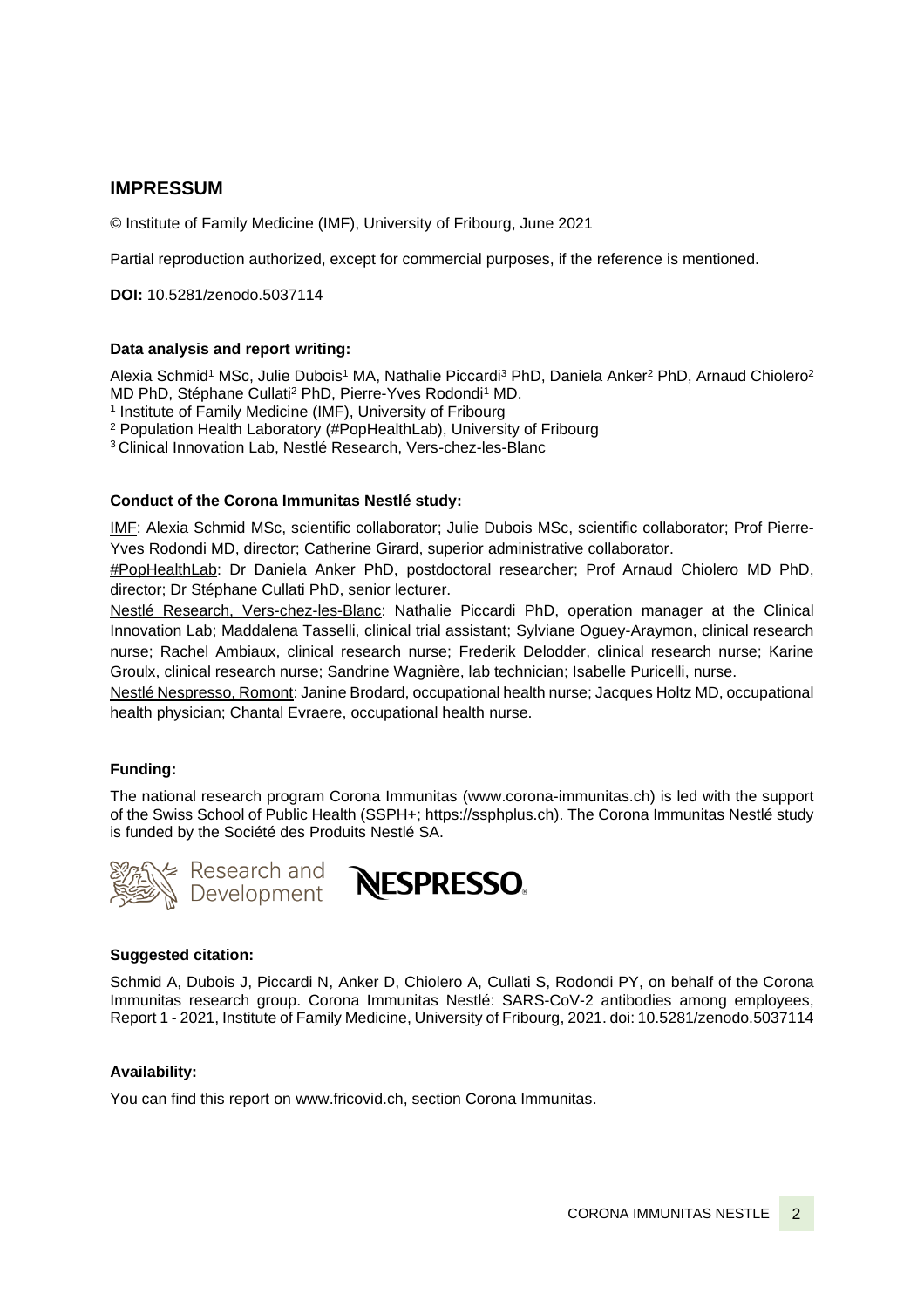### **Abstract**

- Corona Immunitas Nestlé is a longitudinal study conducted among employees at two Swiss sites of the company Nestlé, i.e., Nestlé Research in the canton of Vaud and Nespresso factory Romont in the canton of Fribourg. This report describes the baseline results of the study aiming at estimating the proportion of employees who have been infected with the SARS-CoV-2 and have developed antibodies at the time of the decline of the second wave until February 2021.
- The study has been initiated by the Institute of Family Medicine (IMF) and the Population Health Laboratory (#PopHealthLab) of the University of Fribourg within the framework of the national Corona Immunitas research program of the Swiss School of Public Health (SSPH+). The study is funded by Nestlé Research.
- Around 1300 employees have been invited to participate and 425 (33%) accepted to be part of the study (70% Nestlé Research and 30% Nespresso factory Romont; 52% women; age range between 21 and 64 years old with a mean of 42 years). Participants completed a questionnaire and took a blood test to measure IgA and IgG antibodies against SARS-CoV-2. Study visits were carried out by trained Nestlé medical staff on work sites between December 8, 2020 and February 11, 2021.
- The proportion of individuals with antibodies, both work sites combined, was 17% (95% confidence interval (CI) 13% to 22%). The proportion was 17% (95% CI 12% to 22%) among employees working on Nestlé Research sites and 18% (95% CI 12% to 26%) among those working at the Nespresso factory in Romont.
- The second part of this study will be conducted in spring 2021 to assess the presence of antibodies among the same participants.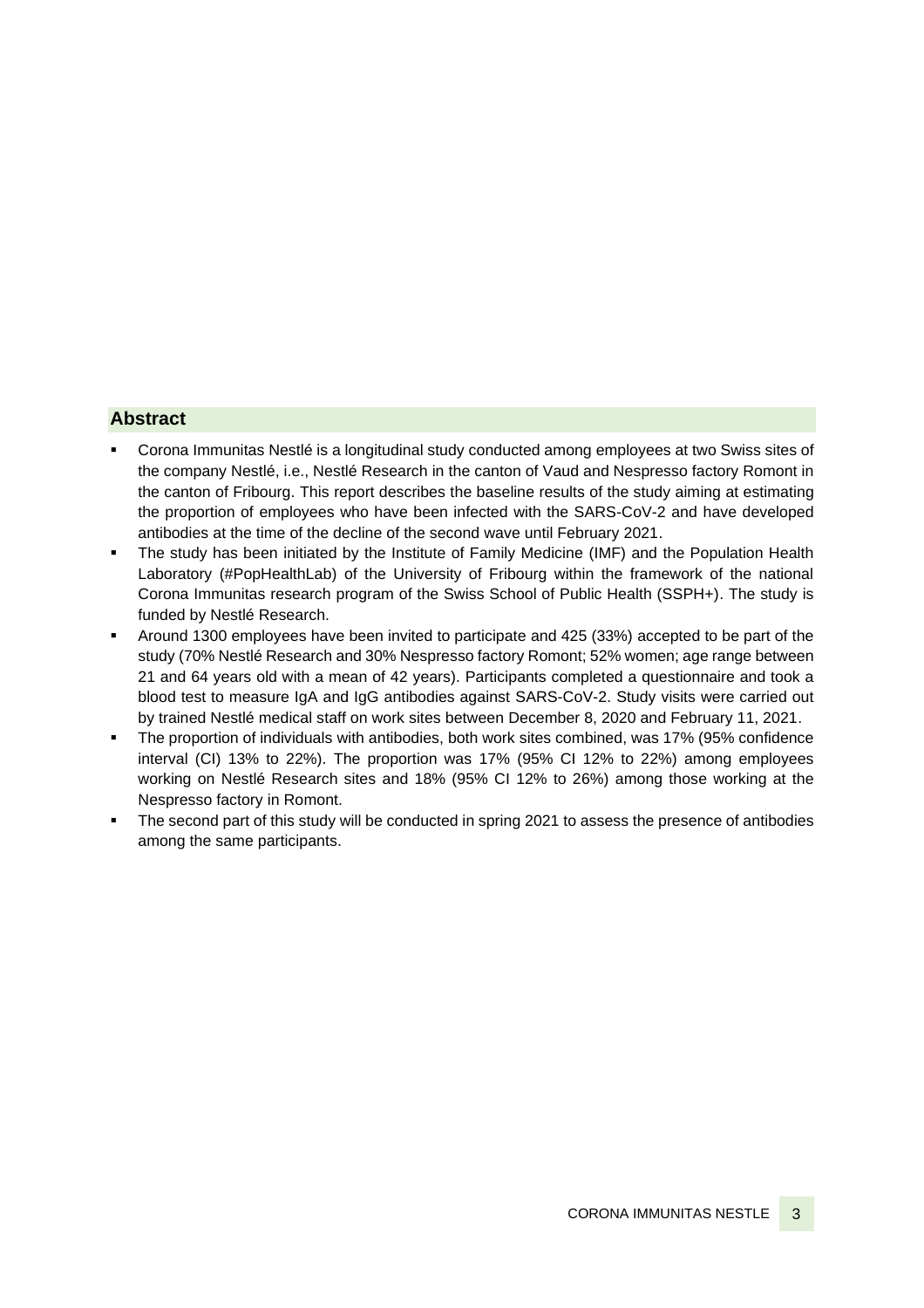# **Context and goal of the study**

Assessing the proportion of the population that has been exposed to the severe acute respiratory syndrome coronavirus 2 (SARS-CoV-2) provides reliable data to support political and public health authorities in pandemicrelated decisions. Conducted within the national program Corona Immunitas, initiated and coordinated by the Swiss School of Public Health (SSPH+), the main objective of the Corona Immunitas Nestlé study was to estimate the proportion of Nestlé employees who have been infected with SARS-CoV-2 and have developed antibodies.

# **A brief history of the pandemic**

The SARS-CoV-2 pandemic originated in Wuhan, China, causing the novel coronavirus disease 2019 (COVID-19) (1). The disease spread rapidly around the world. On March 11, 2020, the World Health Organization declared a COVID-19 pandemic and announced a public health emergency of international concern (2).

In Switzerland, as the number of COVID-19 cases increased in March 2020, meaning the start of the first wave of the pandemic, the government decided to put the country into a semi-lockdown; non-essential businesses were closed, and teleworking was largely implemented (3). By mid-April, the number of cases had declined, sanitary measures were relaxed, and the epidemiological situation

stabilized during the summer months. By October 2020, cases started to increase again and the situation deteriorated rapidly; it was the beginning of the second wave (**Figure 1**). Early January 2021, Swiss authorities reinstated the semi-lockdown and sanitary measures put in place during the first wave. At the time of writing this report, the pandemic is still very present in Switzerland.

## **Infection and immune response to SARS-CoV-2**

Transmission of SARS-CoV-2 occurs primarily from person-to-person close contact, mainly through respiratory droplets from an infected person. The presence of SARS-CoV-2 on contaminated surfaces represents another possible route of transmission (4, 5).

The immune response following a SARS-CoV-2 infection is still unclear. Part of the response happens through the production of antibodies that appear a few days after infection (**Figure 2**). Several studies showed long term persistence of antibodies after infections in most people (6, 7). It also remains possible that antibodies disappear rapidly in some individuals, especially if symptoms have been mild (8).

In this report, the objective was to estimate the proportion of Nestlé employees having developed antibodies against SARS-CoV-2 at the time of the decline of the second wave until February 2021.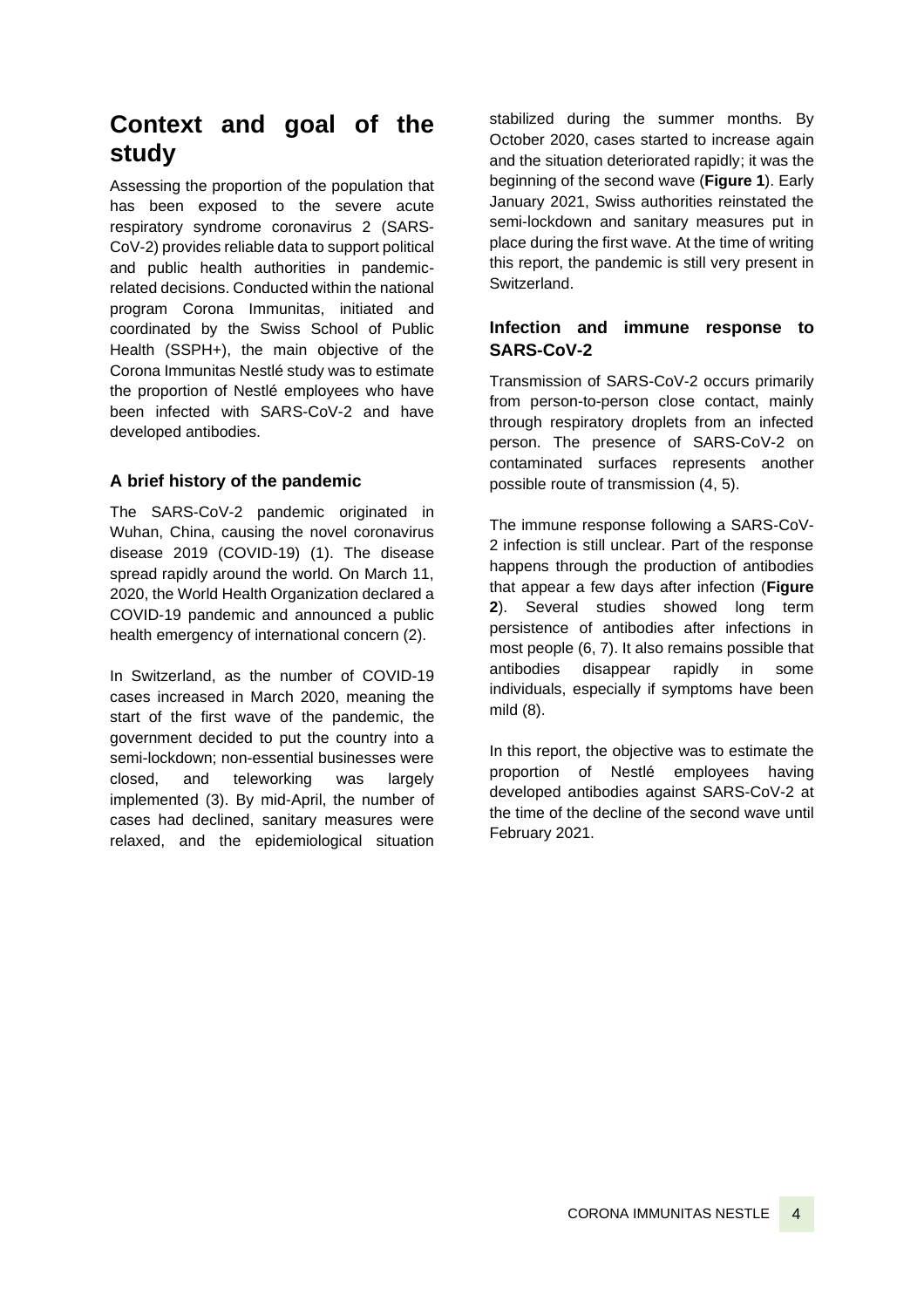**Figure 1.** Chronology of the pandemic in Switzerland. The graph shows the laboratory-confirmed cases in Switzerland from 24.02.2020 to 06.04.2021, in absolute case numbers. It is important to note that the number of tests performed has increased over time, since only hospitalized at-risk persons were tested in the beginning of the pandemic (FOPH. Key figures Switzerland: laboratory-confirmed cases. FOPH; 2021 [Consulted on 06.04.2021].



**Figure 2.** Simplified drawing of viral load, disease and antibody progression in a SARS-CoV-2 infection. PCR (Polymerase Chain Reaction) detection is possible during acute infection, when the viral load is high enough to be detectable. PCR testing is most often used within 10 days of symptom onset. Antibodies appear a few days after infection and are detectable between 7 and 14 days after the onset of symptoms*.* It is still unclear how long these antibodies remain detectable. (Figure adapted from Cevik et al. (9))

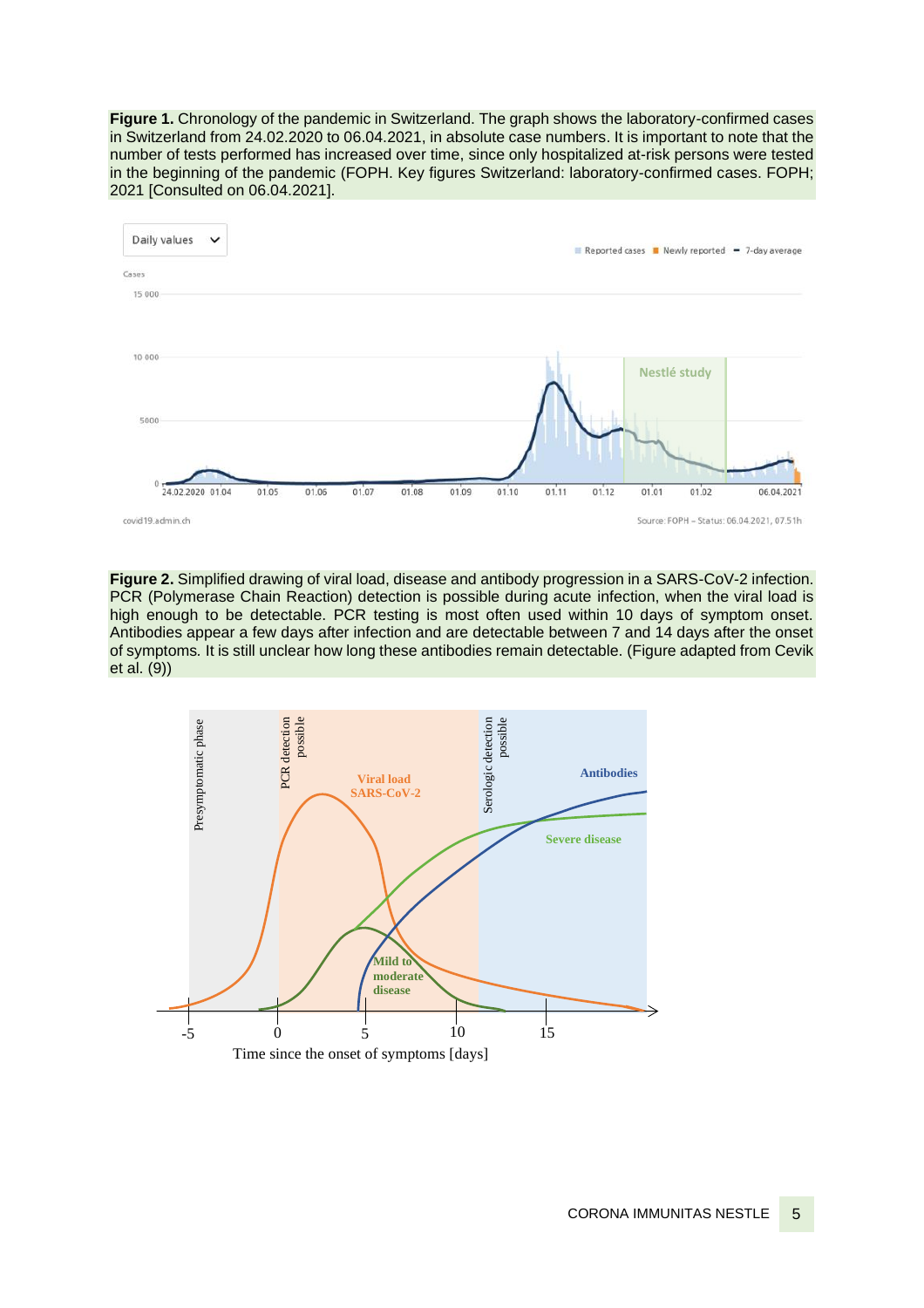# **Method**

The study Corona Immunitas Nestlé was initiated by the Institute of Family Medicine (IMF) and the Population Health Laboratory (#PopHealthLab) of the University of Fribourg. Laboratory tests were performed at the University Hospital of Lausanne (CHUV). The study protocol has been validated by the Ethics Committees of cantons of Zurich and Vaud.

This study is part of the national research program Corona Immunitas (10) conducted by the Swiss School of Public Health (SSPH+, [www.corona-immunitas.ch/\)](http://www.corona-immunitas.ch/).

On the national scale, this project includes more than 40 studies in various regions of Switzerland, using the same methodology, in the general population and in specific subpopulations (e.g. health care workers, bus drivers, construction workers, food retailers, Nestlé food and beverage company, etc.). The program is divided in several phases (**Figure 3**), and the Nestlé study joined in the third phase. The objective of the baseline part of this study was to estimate the proportion of employees who have been infected with the SARS-CoV-2 and have developed antibodies. The Nestlé study is funded by the Société des Produits Nestlé.

**Figure 3**. Corona Immunitas is a 5-phase program. Several cantons participate. The different cantons or specific subpopulation studies may have joined the program in different phases. The Nestlé study joined the program in phase III. Phases IV and V will probably take place in spring 2021 and autumn 2021 respectively (10).



| Phases of the Corona Immunitas program |                                                                                                                        |  |  |
|----------------------------------------|------------------------------------------------------------------------------------------------------------------------|--|--|
| PHASE I                                | Early assessment of the SARS-CoV-2 prevalence in highly affected cantons.                                              |  |  |
| PHASE II                               | Assessment of the antibody development in the Swiss population after the first peak of the pandemic.                   |  |  |
| PHASE III                              | Evolution over time of the spread and the antibody levels between the first wave and the middle of the<br>second wave. |  |  |
| <b>PHASE IV</b>                        | Evolution over time of spread of the SARS-CoV-2, antibody levels and vaccination needs (spring 2021).                  |  |  |
| PHASE V                                | Assessment of antibody levels after the majority of the Swiss population has been vaccinated.                          |  |  |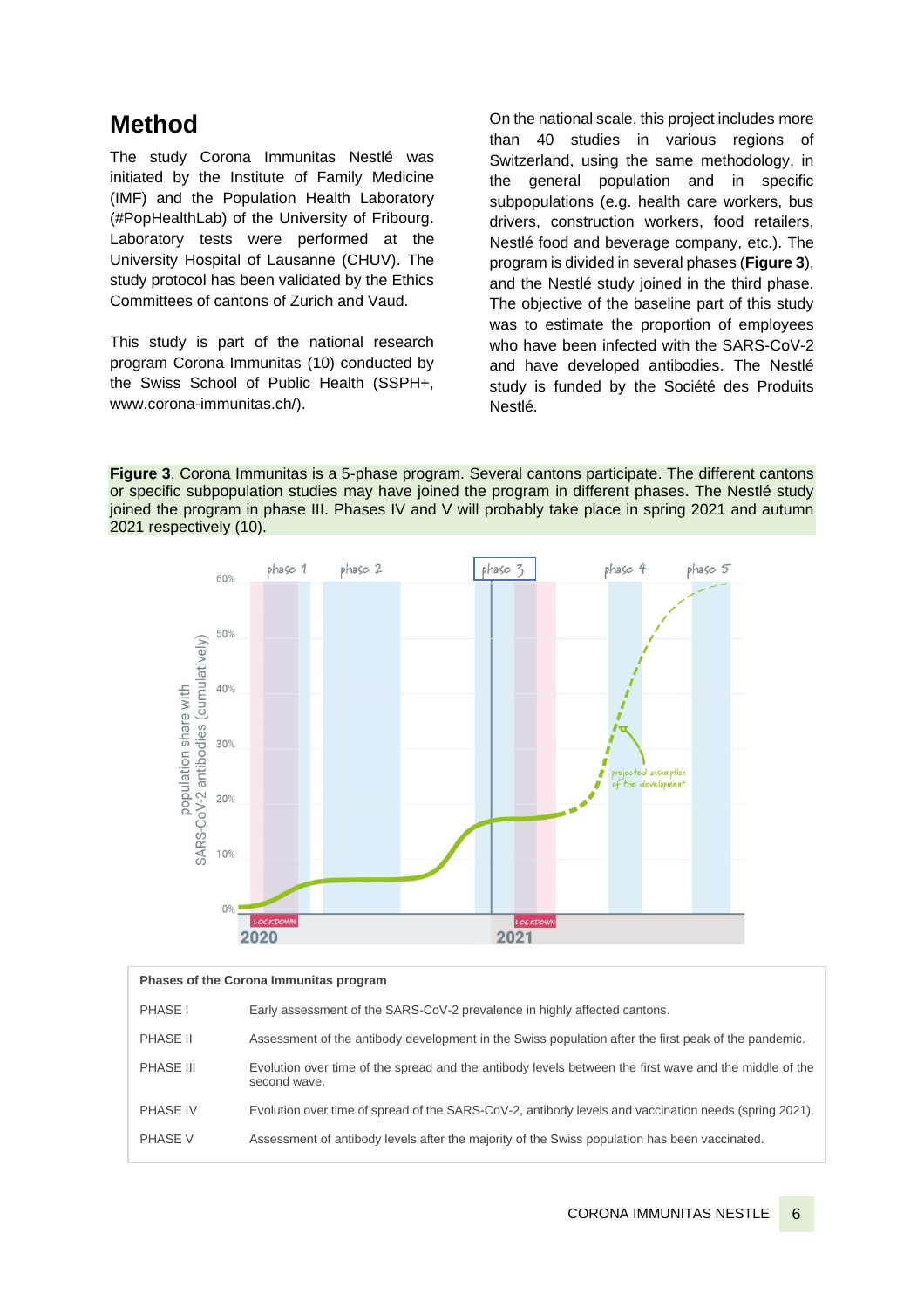### **Description of the Corona Immunitas Nestlé study**

This longitudinal study is conducted within a specific subgroup of the Swiss population and concerns two sites of the Nestlé company, i.e., Nestlé Research located in the canton of Vaud where employees could largely beneficiate from teleworking during critical periods (waves), and the Nespresso factory in Romont, located in the canton of Fribourg, where most employees continued working on site to ensure the continuity of production. Participants are employees working on Nestlé Research sites (Vers-chez-les-Blanc (VCLB) and EPFL), and employees of the Nespresso factory in Romont. The study visits were carried out by the trained Nestlé medical staff on work sites, between December 9, 2020 and February 11, 2021. The participants had to give their consent, take a blood test and complete a baseline questionnaire, reporting health status, symptoms, other tests taken for SARS-CoV-2, demographic questions, preventative measure behaviors, quality of life measures and changes in work conditions.

The measurement of IgG and IgA antibodies in the blood was performed using the SenASTrIS (Sensitive Anti-SARS-CoV-2 Spike Trimer Immunoglobulin Serological) test developed by the CHUV, the Swiss Federal Institute of Technology in Lausanne (EPFL) and the Swiss Vaccine Center (10, 11). The presence of these antibodies indicates with a high probability that the person has been infected by the SARS-CoV-2 in the past (specificity of 99.7% and sensitivity of 96.6% post 15 days of infection) (10, 11).

### **Analyses**

In this report, we focus on the cross-sectional, baseline part of this longitudinal study. The proportion of Nestlé employees with antibodies has been estimated with a Bayesian logistic regression model, accounting for test performance (false positive and false negative proportion).

# **Results**

A total of 1310 employees have been invited to participate and 425 (33%) accepted to be part of the study. Of the 920 employees on Nestlé Research sites invited to participate, 299 (33%) were included. Of the 390 employees of Nespresso factory invited, 128 (33%) were included. Two participants have been excluded because they did not fill out the baseline questionnaire.

Among the participants, 52% were women, the age range was from 21 to 64 years old with a mean of 42 years (standard deviation= 10) and 21% had one or more vulnerability criteria. Seventy-three percent of participants did some teleworking, during at least certain periods, full time or part time, from the beginning of the pandemic (**Table 1**).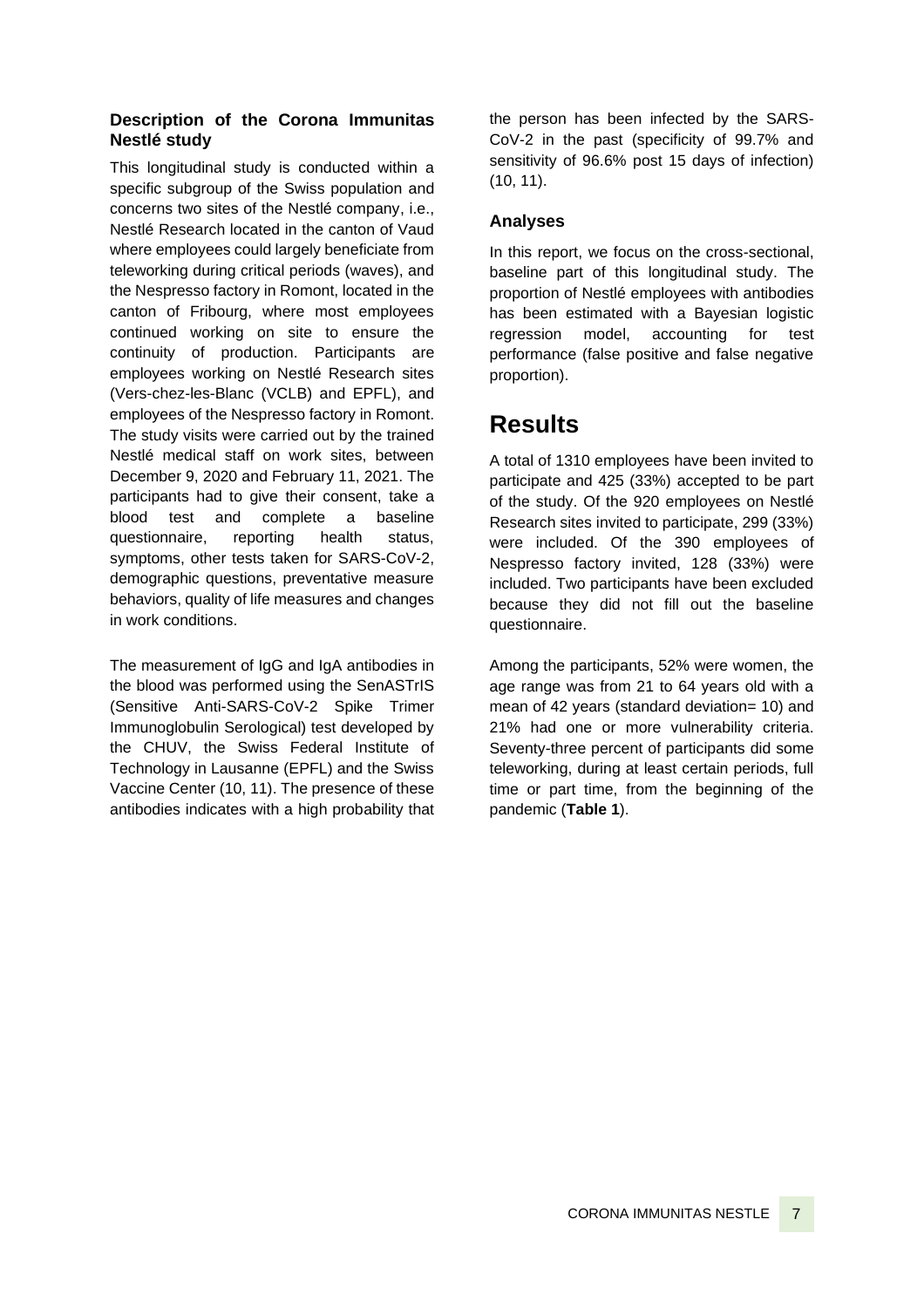Table 1. Characteristics of the participants. Vulnerability is defined according to the criteria of the Federal Office of Public Health (12).

| <b>Characteristics</b>                                        | Total      | Individuals with<br>antibodies <sup>1</sup> against<br>the virus | Individuals without<br>antibodies against<br>the virus |
|---------------------------------------------------------------|------------|------------------------------------------------------------------|--------------------------------------------------------|
| Number (%)                                                    | 425 (100%) | 78 (18%)                                                         | 347 (82%)                                              |
| Women                                                         | 223 (52%)  | 38 (49%)                                                         | 185 (53%)                                              |
| Men                                                           | 202 (48%)  | 40 (51%)                                                         | 162 (47%)                                              |
| Age [years], mean (standard deviation)                        | 42 (10)    | 41 (11)                                                          | 43 (10)                                                |
| Education level, n (%)                                        |            |                                                                  |                                                        |
| Mandatory school                                              | 5(1%)      | 2(3%)                                                            | 3(1%)                                                  |
| Professional training                                         | 84 (20%)   | 16 (21%)                                                         | 68 (20%)                                               |
| Matura, baccalaureate, vocational<br>baccalaureate            | 27 (6%)    | 6(8%)                                                            | 21 (6%)                                                |
| Higher technical college or university of<br>applied science  | 65 (15%)   | 16 (21%)                                                         | 49 (14%)                                               |
| University studies or polytechnic                             | 244 (57%)  | 38 (49%)                                                         | 206 (59%)                                              |
| Nestlé sites, n (%)                                           |            |                                                                  |                                                        |
| Nestlé Research (VCLB, VD) <sup>2</sup>                       | 299 (70%)  | 53 (68%)                                                         | 246 (71%)                                              |
| Nespresso factory (Romont, FR) <sup>2</sup>                   | 126 (30%)  | 25 (32%)                                                         | 101 (29%)                                              |
| Teleworking, n (%)                                            |            |                                                                  |                                                        |
| Yes (concerned) <sup>3</sup>                                  | 310 (73%)  | 55 (71%)                                                         | 255 (73%)                                              |
| No (not concerned)                                            | 115 (27%)  | 23 (29%)                                                         | 92 (27%)                                               |
| Vulnerability criteria, n (%)                                 |            |                                                                  |                                                        |
| Cancer                                                        | $0(0\%)$   | $0(0\%)$                                                         | $0(0\%)$                                               |
| <b>Diabetes</b>                                               | 3(1%)      | 1(1%)                                                            | 2(1%)                                                  |
| Diseases and/or treatments that<br>weaken the immune system   | 6(1%)      | 2(3%)                                                            | 4(1%)                                                  |
| Hypertension                                                  | 19 (4%)    | 1(1%)                                                            | 18 (5%)                                                |
| Cardiovascular disease                                        | 6(1%)      | 1(1%)                                                            | 5(1%)                                                  |
| Chronic respiratory disease                                   | 32 (8%)    | 3(4%)                                                            | 29 (8%)                                                |
| Obesity                                                       | 29 (7%)    | 10 (13%)                                                         | 19 (5%)                                                |
| Pregnant                                                      | 4(1%)      | $0(0\%)$                                                         | 4(1%)                                                  |
| Individuals with one or more<br>vulnerability criteria, n (%) | 88 (21%)   | 16 (21%)                                                         | 72 (21%)                                               |

<sup>1</sup> IgG, IgA or both types of antibodies

<sup>2</sup> VCLB: Vers-chez-les-Blanc; EPFL: Swiss Federal Institute of Technology in Lausanne; VD: Vaud; FR: Fribourg

 $^3$  Number of employees who reported in the questionnaire that they were concerned by teleworking during at least certain periods, full time or part time, from the beginning of the pandemic.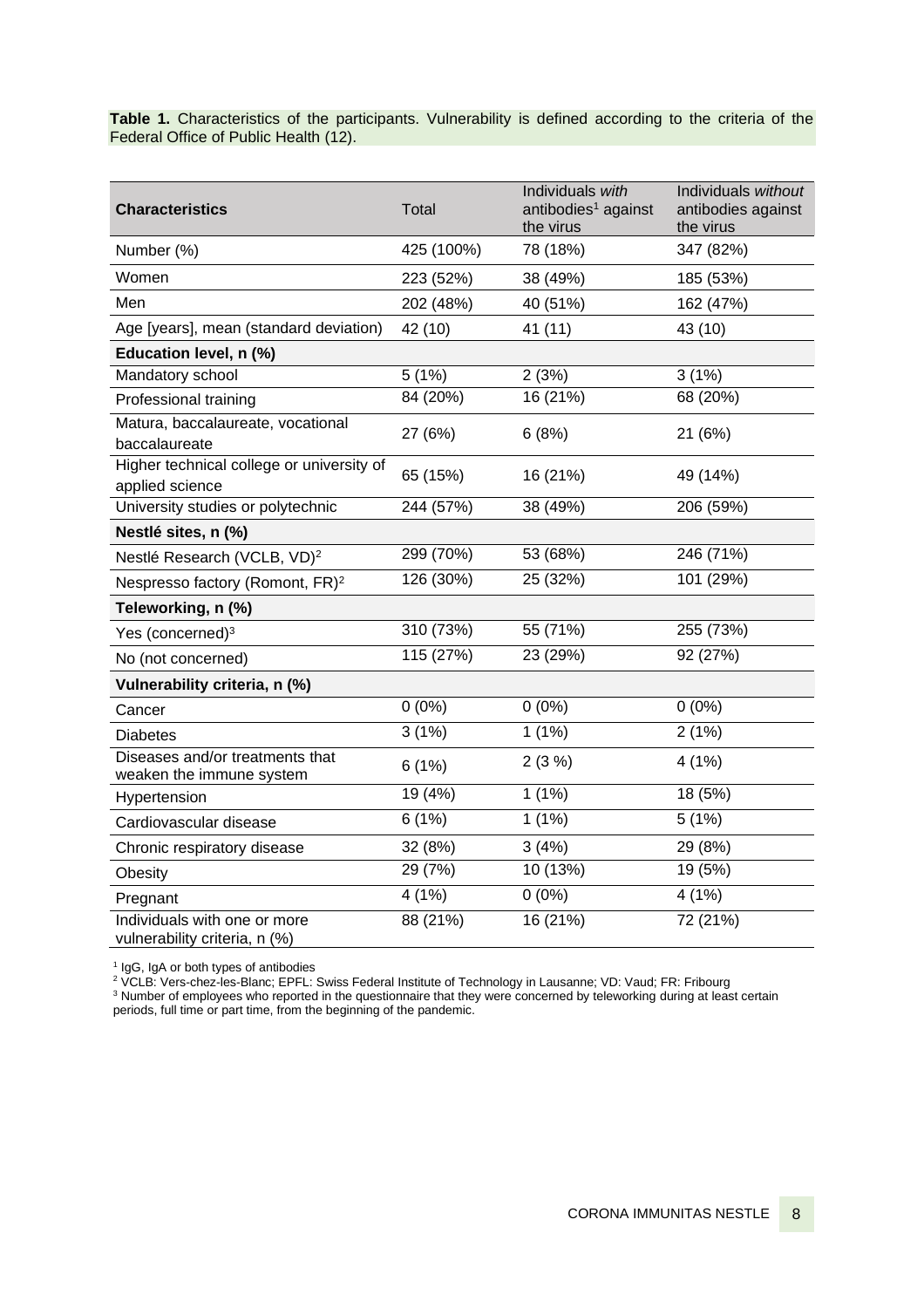The proportion of adults aged 20-64 years with IgG or IgA antibodies (i.e. IgG, IgA, or both types of antibodies) in the sites of Nestlé Research and Nespresso factory Romont combined was 17% (95% confidence interval (CI) 13% to 22%) (**Figure 5**). The proportion of employees with antibodies working on the Nestlé Research sites (17%; 95% CI 12% to 22%) was similar to that of employees at the Nespresso factory Romont (18%; 95% CI 12% to 26%). The proportion was similar among women (16%; 95% CI 12% to 22%) and men (18%; 95% CI 13% to 24%). **Figures 6 and 7** show the proportion of adults with IgG (with or without IgA) or with IgA (with or without IgG), respectively.

**Figure 5.** Proportion of Nestlé employees with antibodies (IgG+ or IgA+), by work sites and sex.



**Figure 6.** Proportion of Nestlé employees with antibodies (IgG+), by work sites and sex.



**Figure 7.** Proportion of Nestlé employees with antibodies (IgA+), by work sites and sex.

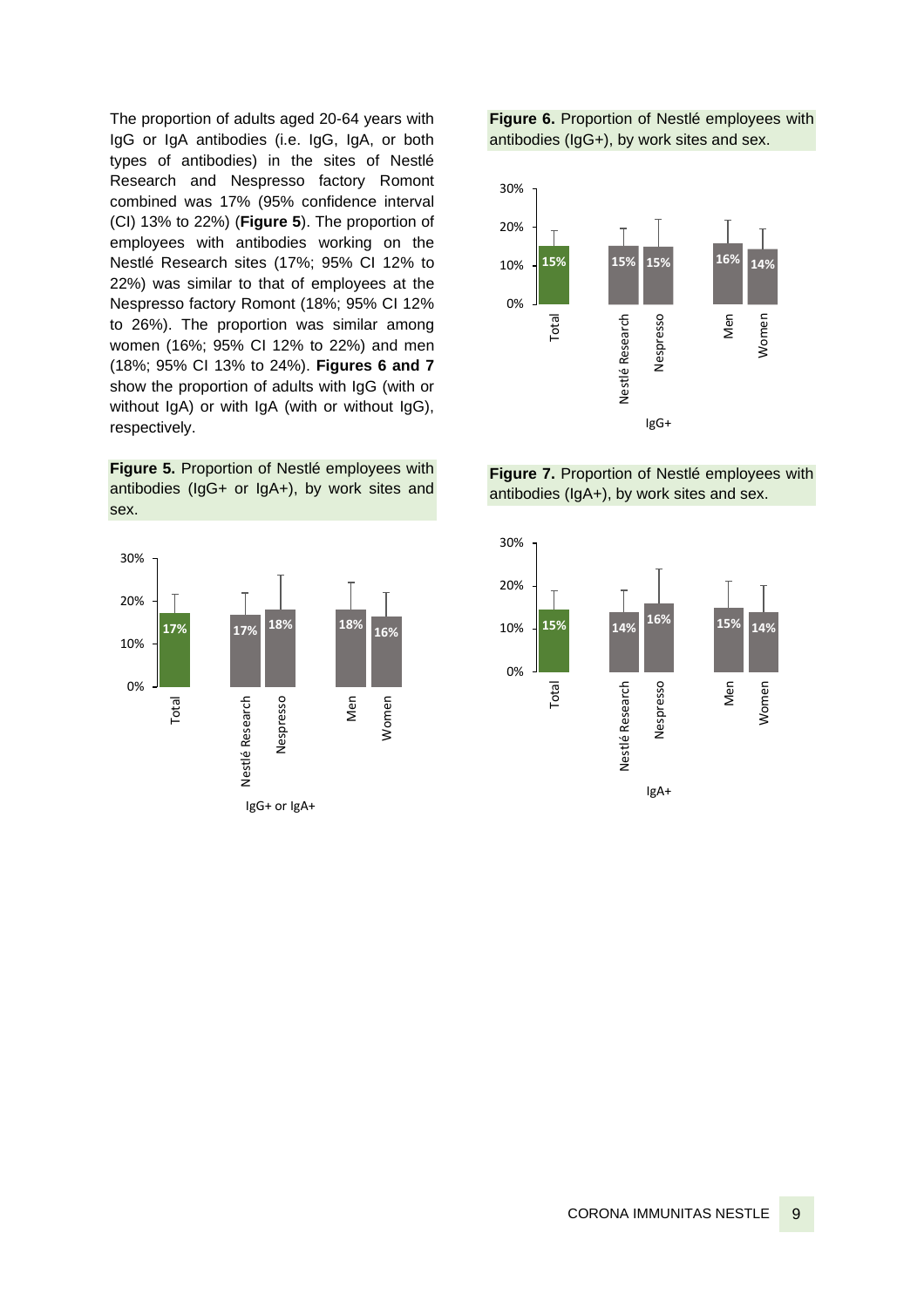# **Discussion**

At the time of the decline of the second wave of the COVID-19 pandemic, 17% (95% CI 13% to 22%) of Nestlé employees, both sites combined, had developed antibodies against SARS-CoV-2. More precisely, the proportion was 17% (95% CI 12% to 22%) among employees working on Nestlé Research sites in the canton of Vaud, and 18% (95% CI 13% to 23%) among employees working at the Nespresso factory in Romont in the canton of Fribourg.

These results are consistent with the observations made in the general population of the two respective cantons, with a prevalence of 25 % (95% CI 21% to 29%) in adults aged 20 64 years in the canton of Vaud and a prevalence of 18 % (95% CI 13% to 23%) in adults of same age in the canton of Fribourg, where antibodies were measured during the same period, i.e., between December 2020 and February 2021 (13, 14) (**Figure 8**).

There are few seroprevalence studies among workers, the majority of them evaluating seroprevalence among healthcare workers (15- 17). A study in Geneva showed large variations in anti-SARS-CoV-2 antibody prevalence among essential workers from diverse sectors and occupations, reflecting a higher exposure in some sectors such as the healthcare system, and showing less evidence supporting that workers in other sectors faced a greater risk of SARS-CoV-2 infection than the general working-age population (18).



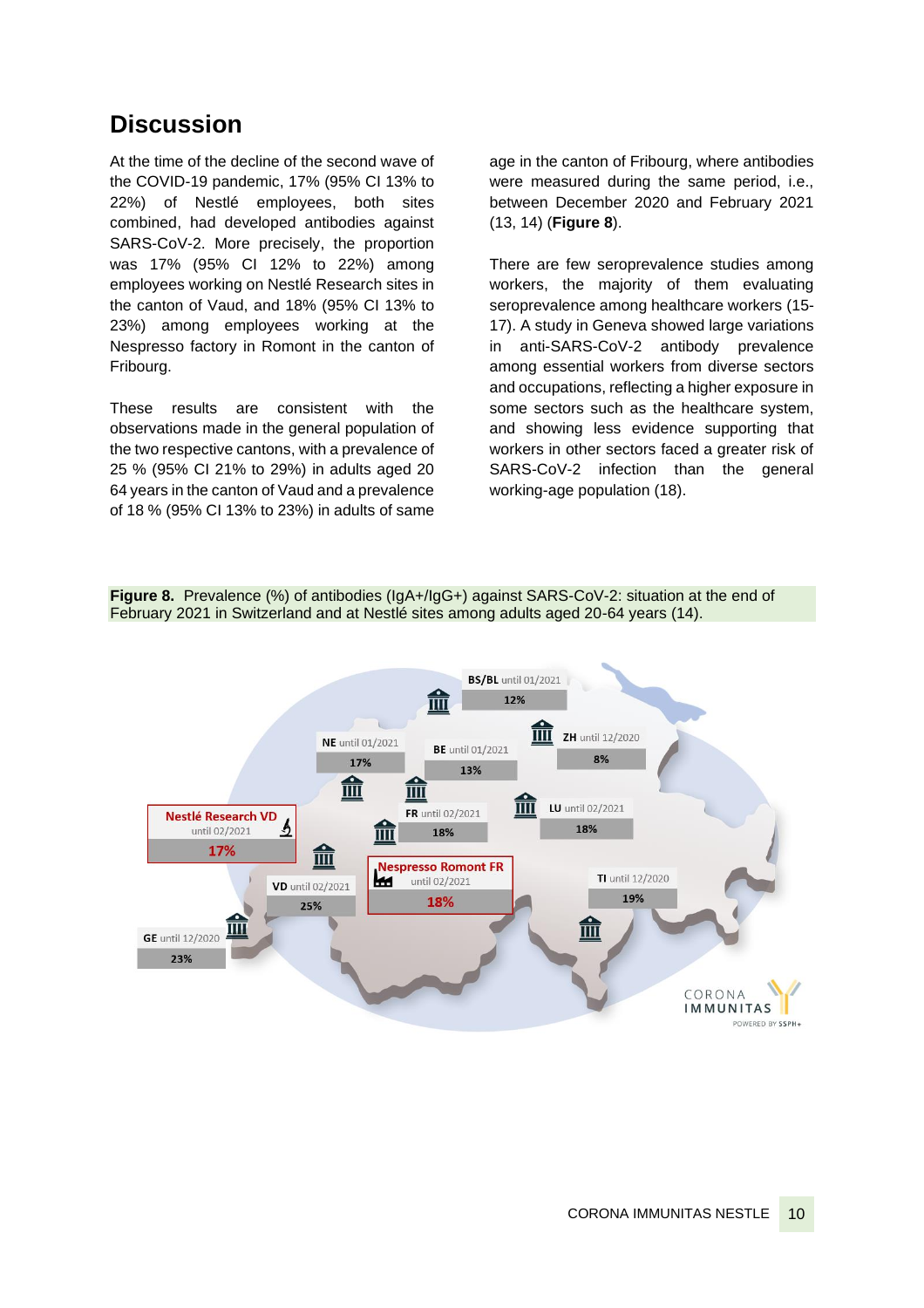#### **Box 1.** Seroprevalence studies

When comparing seroprevalence between different studies, it is important to be aware of the tests used, the methodology, as well as to consider the period during which the study was conducted in relation to the evolution of the pandemic. For all studies conducted within the Corona Immunitas program, a common test was used to facilitate comparison (10, 11). This test has a high sensitivity (96.6%) even in individuals with mild infections, meaning that it generates few false negatives (people incorrectly classified as negative), and high specificity (99.7%) to the SARS-CoV-2, meaning that it generates few false positives (people incorrectly classified as positive) (11, 19). In addition, comparability between the different regions is facilitated by conducting these studies during welldefined periods and by using a similar methodology (questionnaires and serological test standardized across study sites).

### **Limits and strengths of the study**

This study has some limitations. Despite the use of an accurate test with high sensitivity and high specificity, the performance of tests measuring antibodies remains imperfect and includes the risk of false positive or false negative results. In addition, the proportion of people with antibodies at the time of the study may not accurately reflect the cumulative infection rate in the company since the beginning of the pandemic. Indeed, antibody response may be weaker in individuals who have been infected by SARS-CoV-2 presenting no or only mild symptoms (20). Additionally, as we conducted the study during the second wave of the pandemic, it is possible that the testing happened before the antibodies became detectable in the blood of newly infected individuals. Furthermore, antibodies may

disappear over time, particularly in individuals who have experienced pauci- or asymptomatic infections (21). Globally, the proportion of people who have been infected with the virus may be underestimated.

The participation rate was around 33% among the invited Nestlé employees. We did not explore the reasons for not participating. A large part of the employees was mainly working from home at the time of recruiting. It is likely, however, that people who believe they have been infected (positive PCR test or symptoms) have greater motivation to participate, which could have increased the estimated seroprevalence. Conversely, people who already knew that they had been infected, with a positive PCR testing, could have renounced to participate in the study.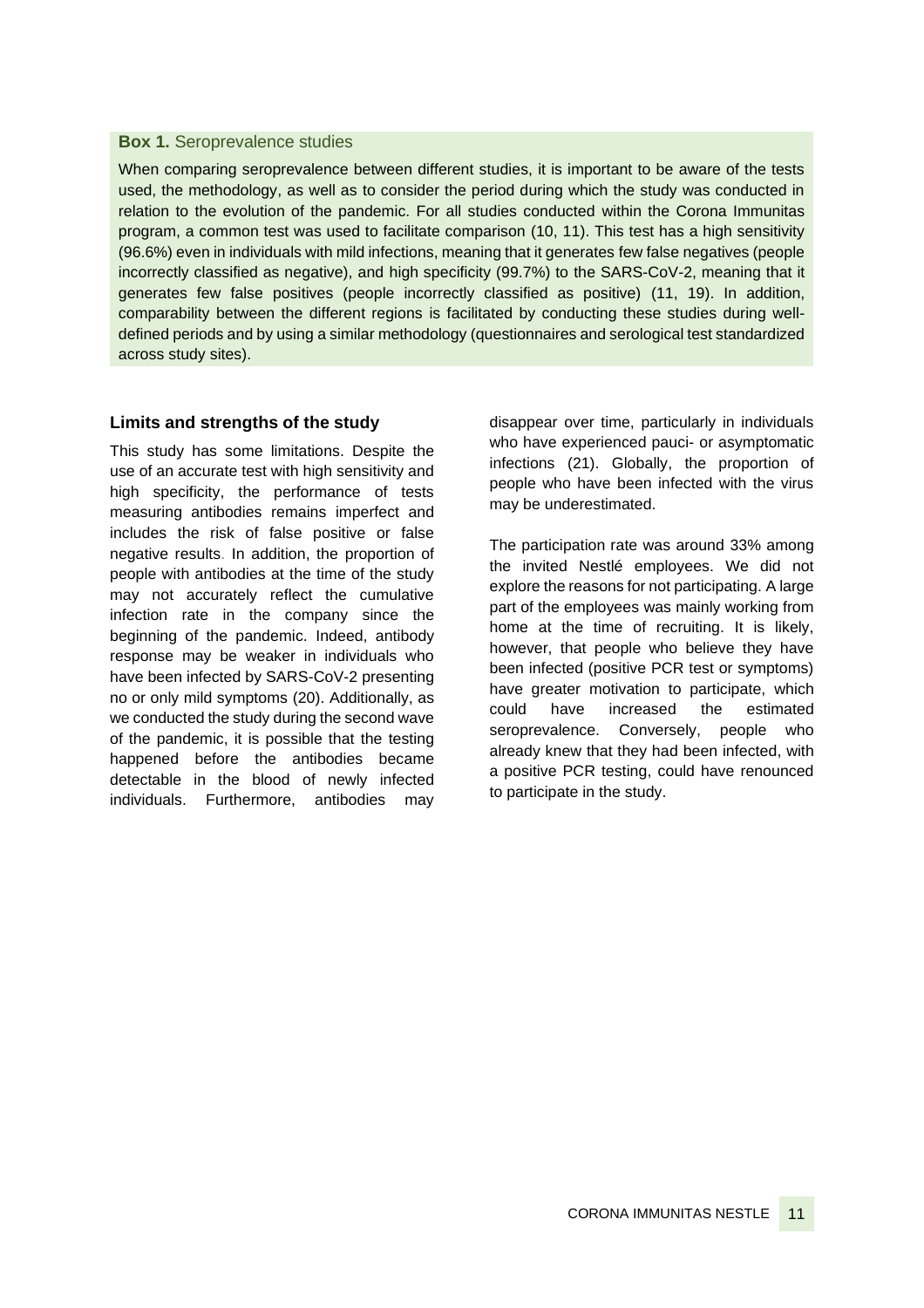A major strength of this study is to allow a more comprehensive count of SARS-CoV-2 infections that have occurred among the employees since the beginning of the pandemic, compared to the count of laboratoryconfirmed cases by PCR testing. PCRconfirmed cases represent a smaller portion of the infections due to limited testing (especially in the beginning of the pandemic) and due to the majority of cases with few or no symptoms (19).

This phase of the study was conducted before vaccination was deployed in the cantons of Vaud and Fribourg. Since the observed population is workers aged 20-64 years and are invited to be vaccinated later than the elderly, it can be assumed that the presence of antibodies is related to a viral infection.

This study used a SARS-CoV-2 test which was developed on a population-based sample, not on a clinical sample, thus limiting the risk of spectrum bias (22).

Conducting a seroprevalence study within a company helps understanding the situation in the workplace, i.e. to estimate the levels of antibodies among the employees which could help to adapt implemented measures.

The nationwide and coordinated organization of the Swiss Corona Immunitas research program

is another major strength as it facilitates comparisons between the studies (**Box 1**).

In the next part, this study aims to investigate the kinetics of antibodies, i.e. to describe how antibodies evolve in the blood of the same individuals over time; more precisely whether the antibodies disappear over time, and if there were newly infected or vaccinated individuals.

### **Health concerns**

Assuming that there is immunity after infection, the current proportion of immune individuals in the population is still too low to slow the circulation of the virus and influence the pandemic; a large part of the population is probably still susceptible to infection. Today, it is difficult to determine a precise value to achieve a herd immunity because of the very dynamic evolution of the pandemic (23). It is therefore important to remain vigilant against the virus and to continue respecting the sanitary measures recommended by the authorities.

### **Next steps**

In order to assess the presence of antibodies among Nestlé employees, the seroprevalence study will be repeated in spring 2021 (phase IV of the Corona Immunitas program). The participants of the first part of this study will be invited for a second serological test.